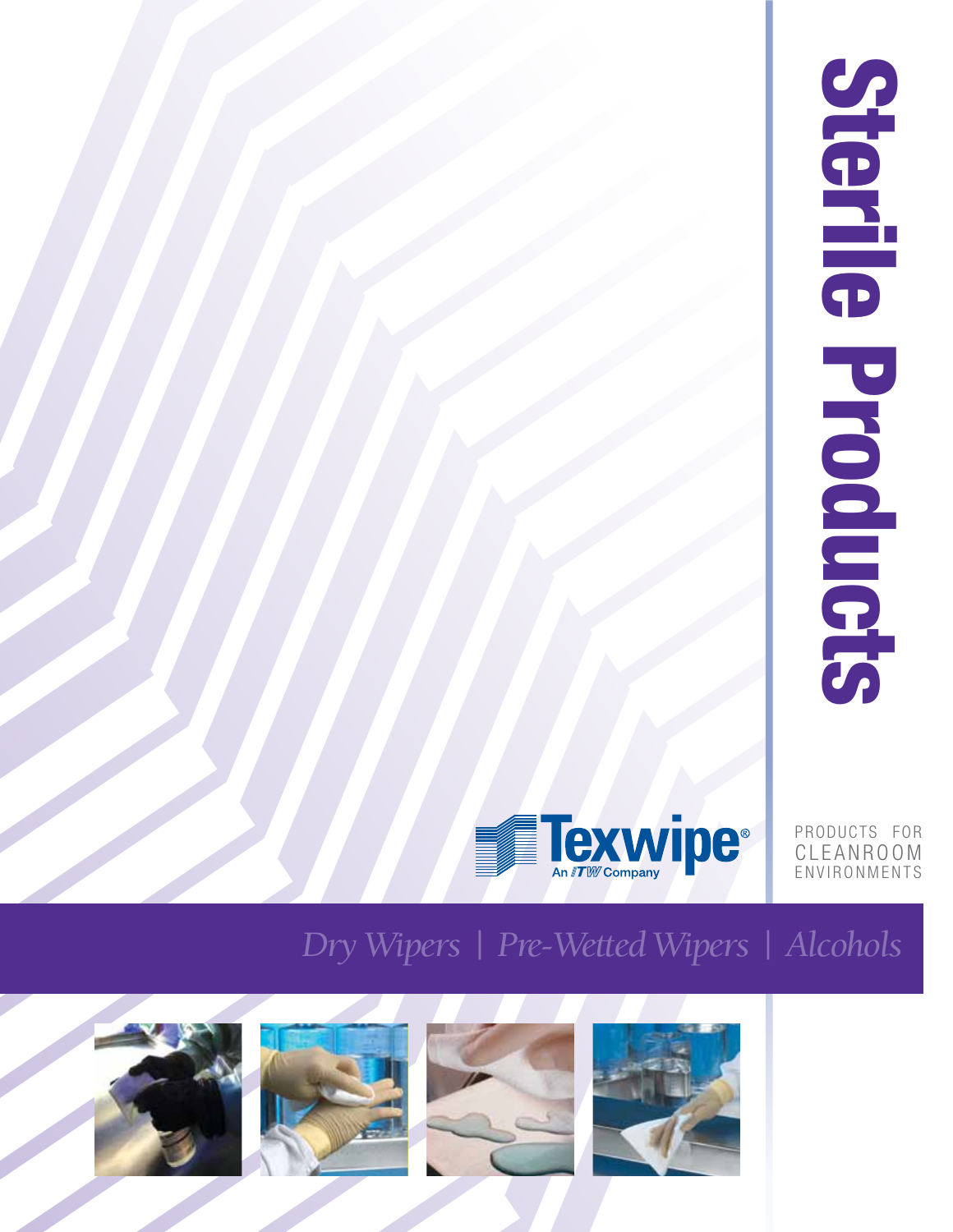## *Products for Cleanroom Environments*



# **Sterile Products**

Texwipe® sterile wipers and sterile alcohol clean aseptic cleanrooms quickly and easily without compromising the sterile nature of those environments.

- **Fig. 3** SterileWipe wipers and Sterile 70% Isopropanol are gamma irradiated to a 10<sup>-6</sup> sterility assurance level.
- **Each sterile wiper shipment is accompanied by** lot-specific Certificates of Processing and Compliance.
- Each sterile alcohol shipment is accompanied by lot-specific Certificates of Processing, Compliance and Analysis.
- **Expiration dates are marked on each bag or bottle.**

### Sterile Wipers

SterileWipe™ wipers are available in several substrates, both dry and pre-wetted. Small-lot packaging in solventsafe bags provides superior sterility and usage control.

### Sterile Alcohol

Sterile 70% Isopropanol, when applied with the appropriate wiper substrate, is effective for one-step cleaning of relatively clean surfaces and is excellent for the final rinsing and residue removal step of many critical cleaning protocols.

### **Environments**

Texwipe sterile products are ideal for cleaning pharmaceutical aseptic fill areas, biotechnology manufacturing facilities, microbiological labs and sterile suites.

### Made in USA

All sterile products are manufactured in the United States of America.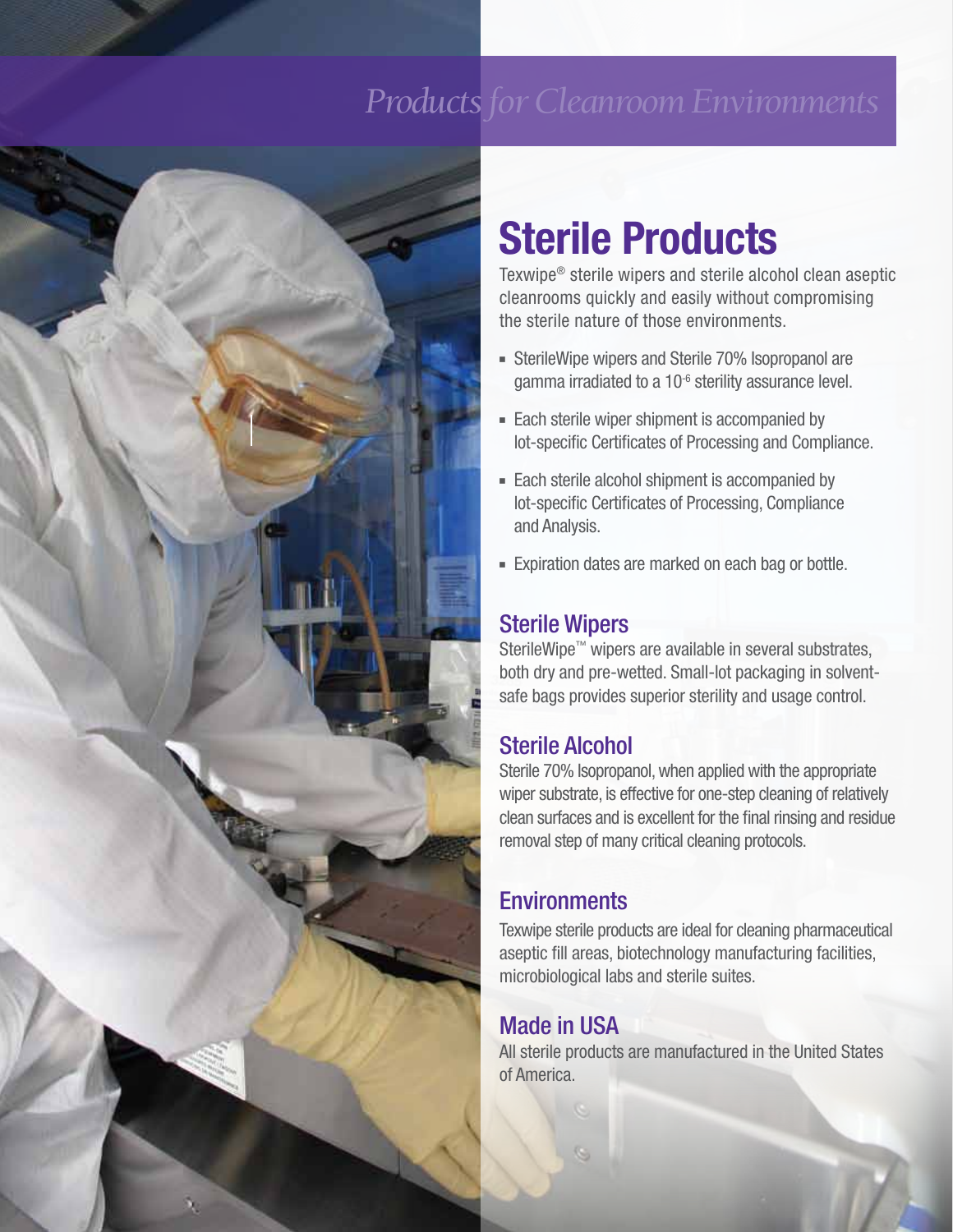## *Sterile Vertex™ Wipers*





# **Sterile Vertex**™ **Wipers**

Sterile Vertex Wipers are manufactured HandsFree™, thereby eliminating the primary source of contamination risk.

#### **Untouched**

Vertex is the only wiper made using a fully-automated process, each and every step. No people, no hands for greatest risk assurance.

#### **Lowest Risk of Microbial Contamination**

By eliminating the primary source of microbial contamination risk, human element, Vertex has the lowest risk for microbial contamination.

#### **Consistent Clean™**

Minimum variability in particulates and fibers with our highly reproducible Roll2Bag™ process. Vertex offers the highest level of assurance that each wiper performs the same, bag after bag, lot after lot.

### High Sorption

Soft feel for use with delicate surfaces or applications.

| <b>TX3042</b> | <b>Vertex<sup>™</sup></b>   $12" \times 12"$ sealed-edge wipers | 100 wipers/bag (5 inner bags of 20 wipers), 5 bags/case |
|---------------|-----------------------------------------------------------------|---------------------------------------------------------|
| <b>TX3049</b> | <b>Vertex</b> <sup>™</sup> 9" x 9" sealed-edge wipers           | 100 wipers/bag (5 inner bags of 20 wipers), 5 bags/case |

### **Microdenier**

| Ideal for use on surfaces that are sensitive to scratching. Ideal for removing disinfectant residue, proven more effective than standard knit wipers. |                                                                                                                            |  |                                                         |  |  |
|-------------------------------------------------------------------------------------------------------------------------------------------------------|----------------------------------------------------------------------------------------------------------------------------|--|---------------------------------------------------------|--|--|
| <b>TX3052</b>                                                                                                                                         | Vertex <sup>™</sup><br>12" x 12" sealed-edge microdenier wipers<br>100 wipers/bag (5 inner bags of 20 wipers), 5 bags/case |  |                                                         |  |  |
| <b>TX3059</b><br>Vertex™<br>9" x 9" sealed-edge microdenier wipers                                                                                    |                                                                                                                            |  | 100 wipers/bag (5 inner bags of 20 wipers), 5 bags/case |  |  |

### Pre-Wetted Wipers

| USP-Grade IPA. Pre-wetted to just the right level, suitable for most applications. |                                                                                                                               |                                                                        |                            |  |  |
|------------------------------------------------------------------------------------|-------------------------------------------------------------------------------------------------------------------------------|------------------------------------------------------------------------|----------------------------|--|--|
| <b>TX3042P</b>                                                                     | Vertex <sup>™</sup><br>12" x 12" sealed-edge wipers pre-wetted with 70% USP-Grade IPA / 30% DIW<br>25 wipers/bag, 5 bags/case |                                                                        |                            |  |  |
| <b>TX3049P</b>                                                                     | Vertex <sup>™</sup>                                                                                                           | 9" x 9" sealed-edge wipers pre-wetted with 70% USP-Grade IPA / 30% DIW | 25 wipers/bag, 5 bags/case |  |  |

*All Vertex wipers are regularly tested in Agar Overlay and LAL to minimize cytotoxic leachables and endotoxins.*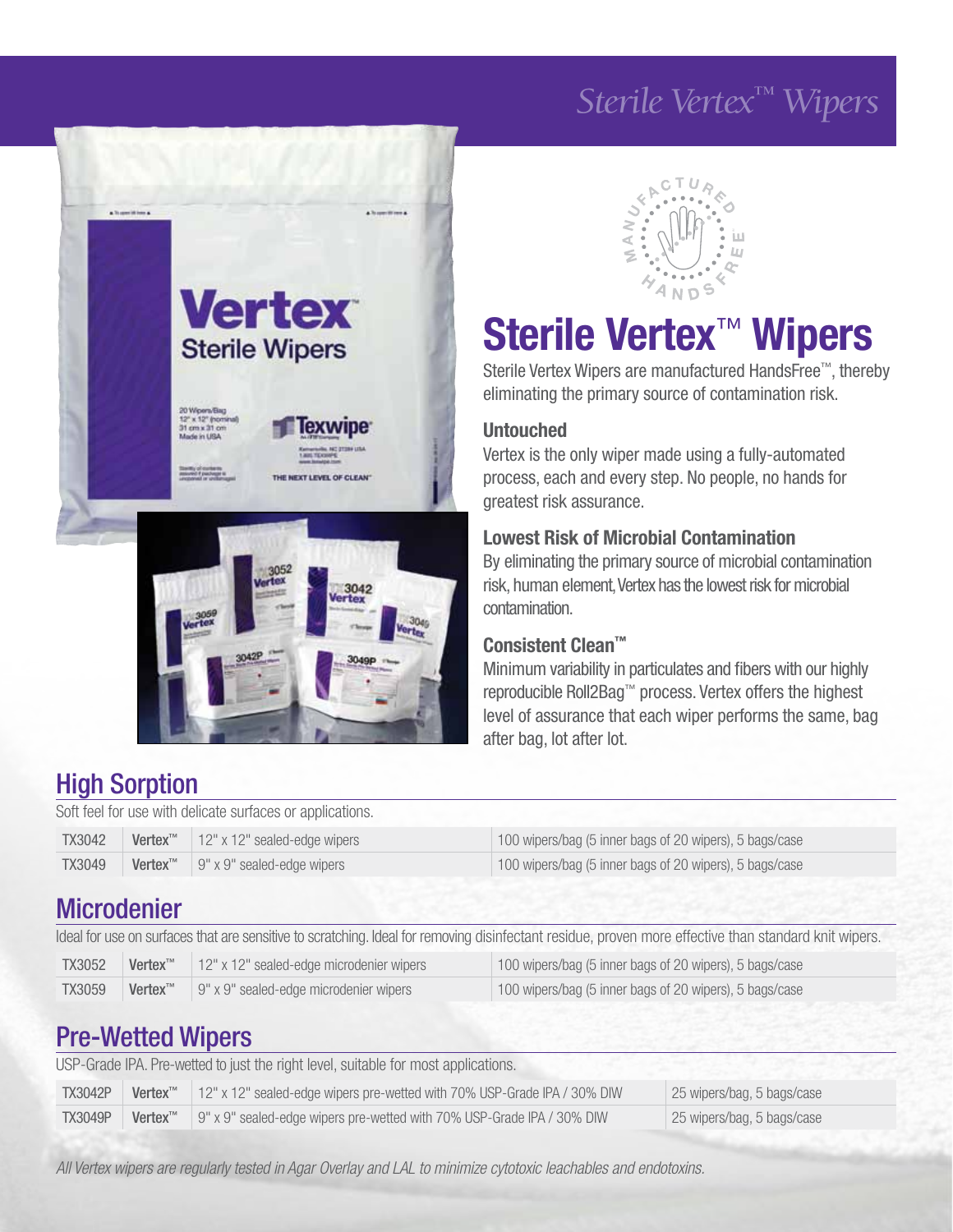## *Sterile Dry Wipers*



# **Dry Wipers**

Texwipe® invented and patented the sealed-border wiper to prevent the release of particles and fibers. These wipers have set the standard as the cleanest, most effective wipers for ISO Class 3-5 cleanrooms and mini environments. Synthetic wipers are made of 100% continuous-filament cleanroom-laundered polyester. Blended wipers are hydro entangled blends of polyester and cellulose.

### ISO Class 3-5

| SterileWipe™<br><b>LP 10</b>                                                                                                                                                                                                                      | Polyester sealed-border wiper with extremely low particles and fibers. Optimum balance of wiper efficiency, abrasion<br>resistance and sorption. Ideal for cleaning equipment and environmental surfaces in critical aseptic environments. |                                   |                                                         |
|---------------------------------------------------------------------------------------------------------------------------------------------------------------------------------------------------------------------------------------------------|--------------------------------------------------------------------------------------------------------------------------------------------------------------------------------------------------------------------------------------------|-----------------------------------|---------------------------------------------------------|
|                                                                                                                                                                                                                                                   | TX3212                                                                                                                                                                                                                                     | 12" x 12" nominal (31 cm x 31 cm) | 100 wipers/bag (5 inner bags of 20 wipers), 5 bags/case |
| SterileWipe™                                                                                                                                                                                                                                      | Premium two-ply, high-sorbency sealed-border wiper. Best choice for all standard applications.                                                                                                                                             |                                   |                                                         |
| <b>AS 10</b>                                                                                                                                                                                                                                      | TX3215                                                                                                                                                                                                                                     | 12" x 12" nominal (31 cm x 31 cm) | 100 wipers/bag (5 inner bags of 20 wipers), 5 bags/case |
| Two-ply capacity sorption in a single-ply, heavyweight polyester sealed-border wiper. All purpose wiper, ideal for<br>applying and removing large volumes of cleaning solutions and disinfectants. Excellent for spill control.<br><b>Sterile</b> |                                                                                                                                                                                                                                            |                                   |                                                         |
| TexTra <sup>™</sup> 10                                                                                                                                                                                                                            | TX3224                                                                                                                                                                                                                                     | 9" x 9" nominal (23 cm x 23 cm)   | 100 wipers/bag (5 inner bags of 20 wipers), 5 bags/case |
|                                                                                                                                                                                                                                                   | TX3225                                                                                                                                                                                                                                     | 12" x 12" nominal (31 cm x 31 cm) | 100 wipers/bag (5 inner bags of 20 wipers), 5 bags/case |

### ISO Class 5-6

| Sterile TexTra™                             | Two-ply capacity sorption in a single-ply, heavyweight, cut edge polyester wiper. Economical and ideal for applying<br>and removing large volumes of cleaning solutions and disinfectants. Excellent for spill control. |                                                          |                                                         |
|---------------------------------------------|-------------------------------------------------------------------------------------------------------------------------------------------------------------------------------------------------------------------------|----------------------------------------------------------|---------------------------------------------------------|
|                                             | TX3220                                                                                                                                                                                                                  | 12" x 12" nominal (31 cm x 31 cm)                        | 100 wipers/bag (5 inner bags of 20 wipers), 5 bags/case |
| SterileWipe <sup>™</sup> LP                 | Cut-edge polyester all-purpose wiper. Combines low particle and extractable levels with superior strength.<br>Applications include cleaning equipment and environmental surfaces and spill control.                     |                                                          |                                                         |
| $9"$ x 9" nominal (23 cm x 23 cm)<br>TX3211 |                                                                                                                                                                                                                         | 100 wipers/bag (10 inner bags of 10 wipers), 5 bags/case |                                                         |

### ISO Class 6-7

| SterileWipe™ HS II   Absorbent, nonwoven cellulose/polyester blend wiper provides the optimum balance of sorption, durability and<br>cleanliness. Economical all-purpose wiper for cleaning equipment and environmental surfaces and spill control. |                                   |                                                         |
|-----------------------------------------------------------------------------------------------------------------------------------------------------------------------------------------------------------------------------------------------------|-----------------------------------|---------------------------------------------------------|
| TX3210                                                                                                                                                                                                                                              | 12" x 12" nominal (31 cm x 31 cm) | 100 wipers/bag (5 inner bags of 20 wipers), 5 bags/case |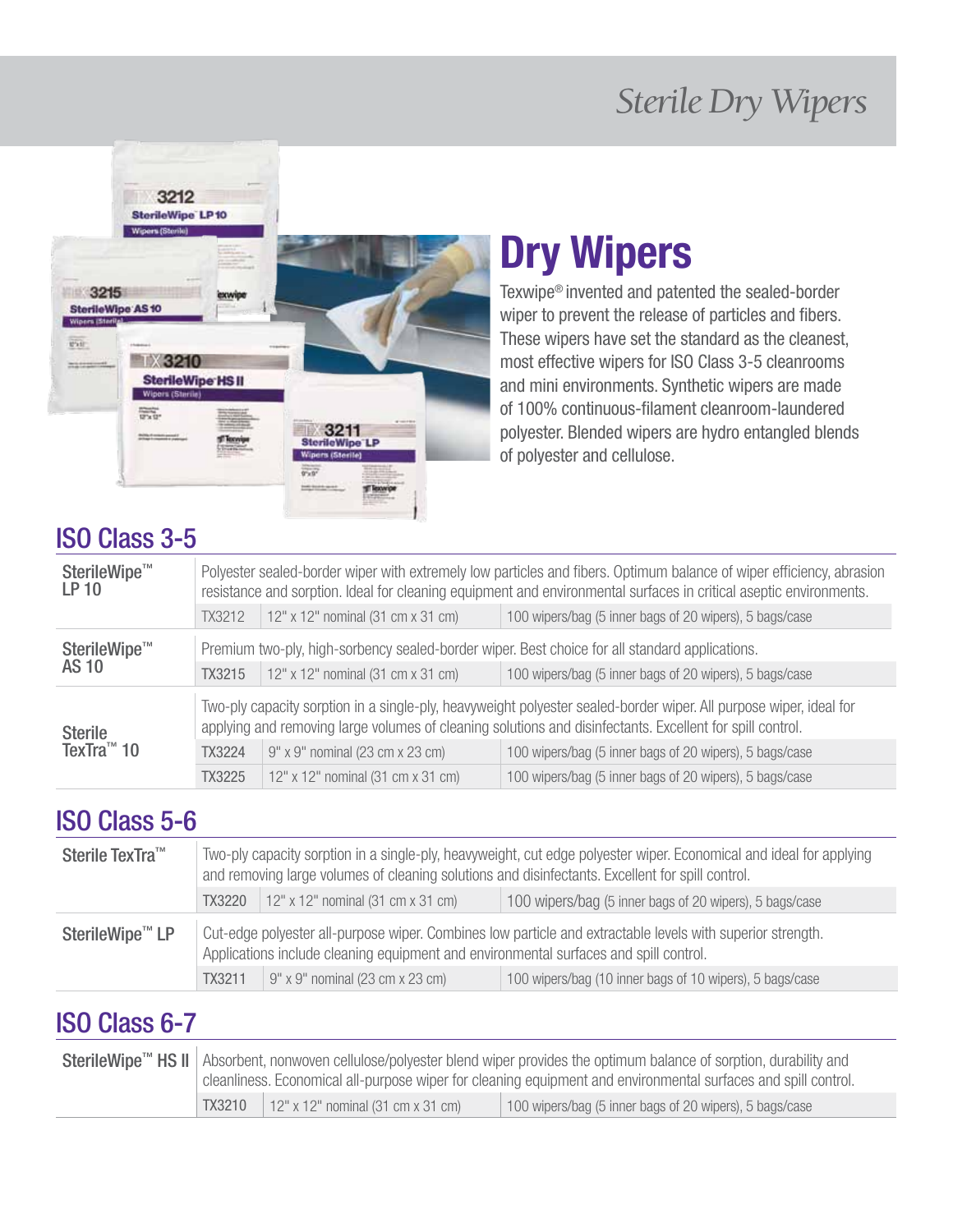## *Sterile Pre-Wetted Wipers*

## **Pre-Wetted Wipers** Sterile pre-wetted wipers are packaged in resealable

flatpacks and flexpacks. They offer a convenient alternative to wipers and alcohol spray bottles. Benefits include:

- **-** Optimizes solution usage for effective particulate removal
- **Eliminates overspray of alcohol**
- **Eliminates the handling, preparation, documentation and** validation of in-house production of pre-wetted wipers
- **-** Reduces IPA spill potential and eliminates the storage and disposal of excess solvents
- <sup>7</sup> Minimizes VOCs (volatile organic compounds)

### ISO Class 3-5

3285

ï

| SterileWipe™ LP 10 sealed-border, polyester wipers pre-wetted with 70% IPA/30% WFI. Ideal for cleaning equipment<br><b>Sterile</b><br>AlphaSat <sup>®</sup> 10<br>and environmental surfaces in critical aseptic environments. Use for final wipedown to remove residual<br>with WFI<br>disinfectant. Remove contaminants when wiping gloved hands. |                                                                                                                                                                                                                                                                                                         |  |  |  |
|-----------------------------------------------------------------------------------------------------------------------------------------------------------------------------------------------------------------------------------------------------------------------------------------------------------------------------------------------------|---------------------------------------------------------------------------------------------------------------------------------------------------------------------------------------------------------------------------------------------------------------------------------------------------------|--|--|--|
|                                                                                                                                                                                                                                                                                                                                                     | 12"x 12" nominal (31 cm x 31 cm)<br>50 wipers/flatpack, 5 flatpacks/case<br><b>TX3280</b>                                                                                                                                                                                                               |  |  |  |
| <b>Sterile</b><br>AlphaSat <sup>®</sup> 10                                                                                                                                                                                                                                                                                                          | SterileWipe™ LP 10 sealed-border, folded polyester wipers pre-wetted with 70% IPA. Packaged in a small,<br>resealable flexpack sized appropriately for isolators and biological safety cabinets. Use to clean interiors, contain<br>spills or wipe down articles before placement in mini environments. |  |  |  |
| TX3285<br>$\vert$ 9" x 9" nominal (23 cm x 23 cm)<br>20 wipers/flatpack, 20 flexpacks/case                                                                                                                                                                                                                                                          |                                                                                                                                                                                                                                                                                                         |  |  |  |

### ISO Class 5-6

| <b>Sterile</b>             | Sterile AlphaSorb® HC cut-edge, polyester wipers pre-wetted with 70% IPA. Excellent for cleaning equipment  |                                   |                                      |
|----------------------------|-------------------------------------------------------------------------------------------------------------|-----------------------------------|--------------------------------------|
| AlphaSat <sup>®</sup> with | and environmental surfaces in aseptic environments. Use for final wipedown to remove residual disinfectant. |                                   |                                      |
| AlphaSorb <sup>®</sup> HC  | <b>TX3252</b>                                                                                               | 12" x 12" nominal (31 cm x 31 cm) | 25 wipers/flatpack, 5 flatpacks/case |

### ISO Class 6-7

| <b>Sterile</b><br><b>TechniSat<sup>®</sup></b> | SterileWipe™ HS II cellulose/polyester folded wipers pre-wetted with 70% IPA. All-purpose, durable pre-wetted wiper<br>for cleaning equipment and environmental surfaces. |                                       |                                                                                                            |
|------------------------------------------------|---------------------------------------------------------------------------------------------------------------------------------------------------------------------------|---------------------------------------|------------------------------------------------------------------------------------------------------------|
|                                                | TX3214                                                                                                                                                                    | 9" x 11" (23 cm x 28 cm)              | 50 wipers/flexpack, 24 flexpacks/case                                                                      |
|                                                | <b>TX3217</b>                                                                                                                                                             | 9" x 11" (23 cm x 28 cm)              | 20 wipers/flexpack, 24 flexpacks/case                                                                      |
| <b>Sterile</b><br>PolySat <sup>®</sup>         |                                                                                                                                                                           | equipment and environmental surfaces. | Polypropylene folded wipers pre-wetted with 70% IPA. Economical, all-purpose pre-wetted wiper for cleaning |
|                                                | TX3213                                                                                                                                                                    | 9" x 11" (23 cm x 28 cm)              | 50 wipers/flexpack, 24 flexpacks/case                                                                      |
|                                                | TX3216                                                                                                                                                                    | 9" x 11" (23 cm x 28 cm)              | 20 wipers/flexpack, 24 flexpacks/case                                                                      |